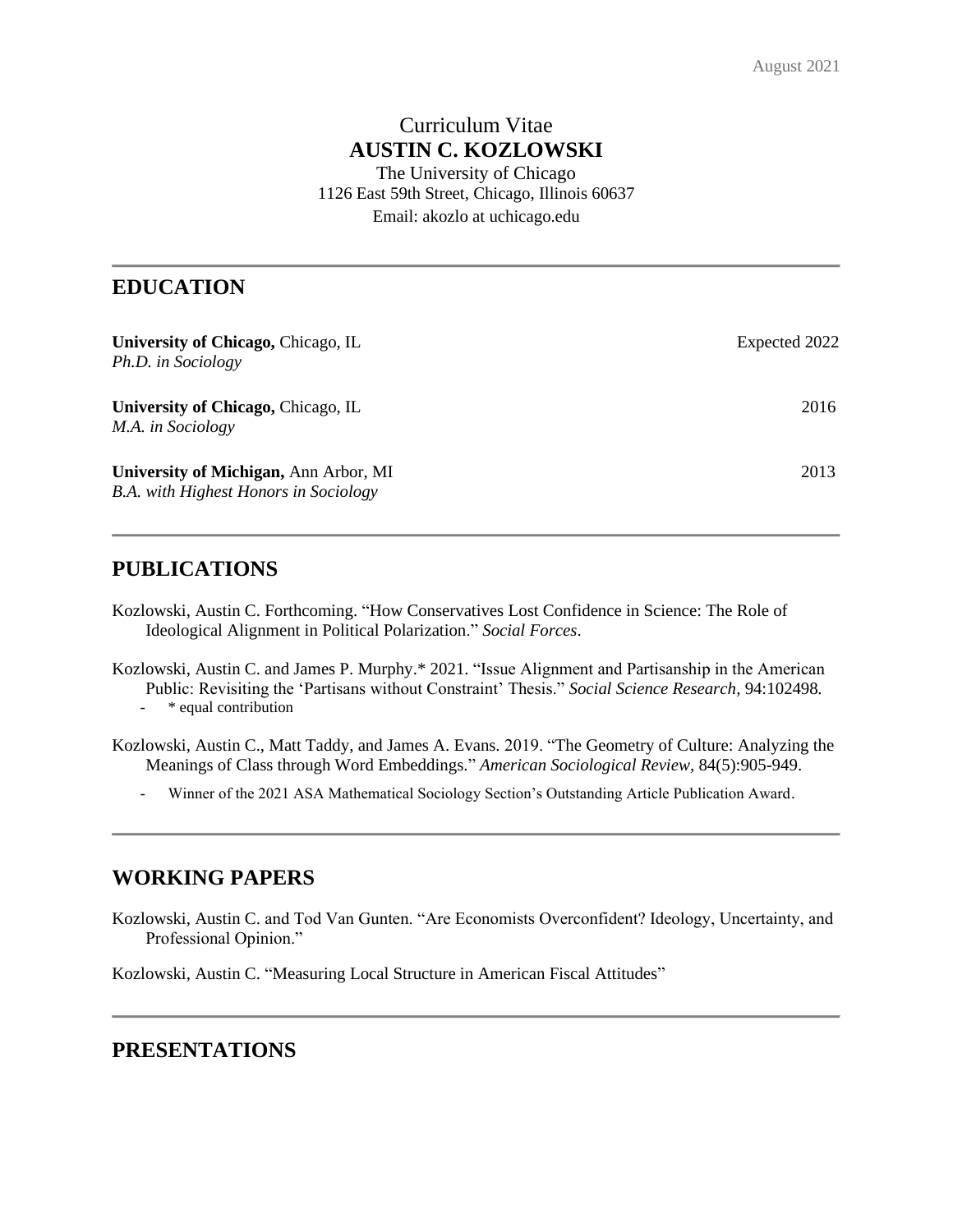- Kozlowski, Austin C. 2020. "Dimensions of Meaning: Thinking about Culture Geometrically." Presented at the UC Berkeley Sociology Department Colloquium, November 13, Berkeley, CA (virtual presentation).
- Kozlowski, Austin C. and James P. Murphy. 2019. "Issue Alignment and Partisanship in the American Public: Revisiting the 'Partisans without Constraint' Thesis." Presented at the American Sociological Association Annual Meeting, August 10-13, New York, NY.
- Kozlowski, Austin C. and Tod Van Gunten. 2019. "Ideology and Certainty in Economics." Presented at the American Sociological Association Annual Meeting, August 10-13, New York, NY.
- Kozlowski, Austin C. and James P. Murphy. 2018. "Partisans with Constraint: Issue Alignment and Party Sorting in the 21<sup>st</sup> Century." CISSR Annual Conference on Replication and Transparency in the Social Sciences, Poster Session, October 12, Chicago IL.
- Kozlowski, Austin C., Matt Taddy and James A. Evans. 2017. "The Geometry of Culture: Tracing the Dimensions of Race, Class, and Gender with Massive Text Archives." Presented at the American Sociological Association Annual Meeting, August 11-15, Montreal, QC. - Also presented at NetSci Conference on Network Science, May 27-31, 2019 in Burlington, VT. - Also presented at Think, Play Hack, July 1-4, 2019 in Taos, NM.
- Kozlowski, Austin C. 2016. "Why Conservatives Lost Confidence in Science: A Field-Theoretic Conception of Political Polarization." Presented at the American Sociological Association Annual Meeting, August 20-23, Seattle, WA.
- Kozlowski, Austin C. 2016. "Thinking about Culture Geometrically: Using Word Embedding Models for Cultural Analysis" Presented at Big Questions, Big Data, and Big Computation: Conference on the Frontiers of Computational Social Science, October 3, Chicago IL.
- Kozlowski, Austin C. 2012. "Agricultural Technology Adoption and Market Participation in Nepal." Presented at the NSF Partnerships for International Research and Education (PIRE) Annual Workshop, August 5–10, East Lansing, MI.

### **FELLOWSHIPS, AWARDS, AND HONORS**

| <b>Outstanding Article Publication Award, ASA Mathematical Sociology Section</b>      | 2021 |
|---------------------------------------------------------------------------------------|------|
| <b>Outstanding Dissertation in-Progress Award, ASA Mathematical Sociology Section</b> | 2020 |
| Marshall Field Fellowship in Sociology, University of Chicago                         | 2016 |
| <b>Charles Bidwell Travel Grant, University of Chicago, Dept. of Sociology</b>        | 2016 |
| Marshall Sahlins Social Science Award, Honors College, University of Michigan         | 2013 |
| <b>Eita Krom Prize, Dept. of Sociology, University of Michigan</b>                    | 2012 |
| <b>Phi Kappa Phi Honors Society</b>                                                   | 2012 |

#### **TEACHING EXPERIENCE**

**Sociology Preceptor,** University of Chicago 2016 – 2020 - *Co-teach seminar for sociology undergraduates conducting original research for BA theses*.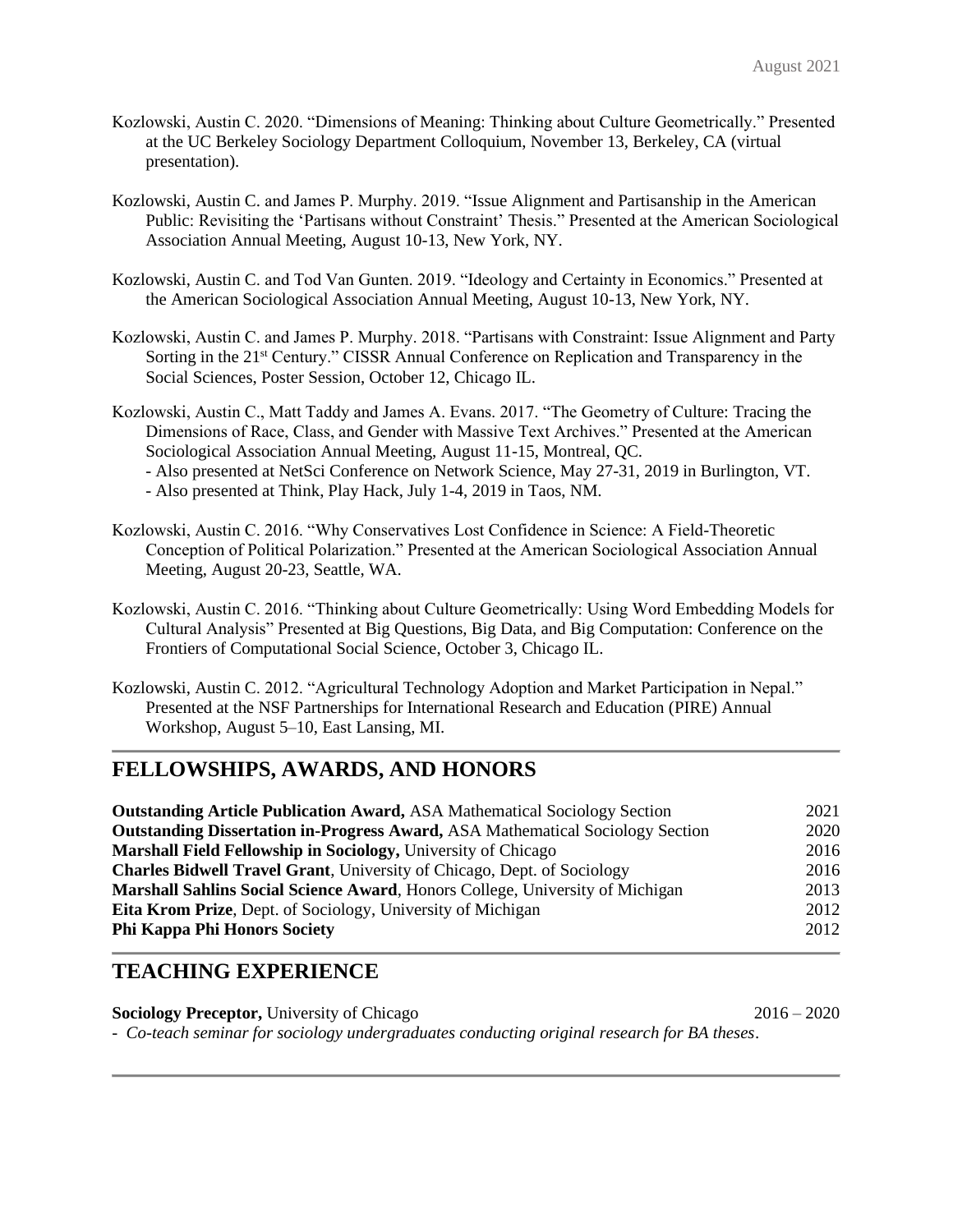# **OTHER RESEARCH EXPERIENCE**

| University of Chicago Knowledge Lab, Chicago, IL<br>Research Assistant                                  | $2015 - 18$ |
|---------------------------------------------------------------------------------------------------------|-------------|
| University of Chicago Harris School of Public Policy, Chicago, IL<br>Research Assistant                 | 2015        |
| Population Studies Center, Institute for Social Research, Ann Arbor, MI<br>Research Associate / Trainee | $2011 - 14$ |
| <b>Institute for Social and Environmental Research – Nepal, Chitwan, Nepal</b><br>International Scholar | 2012        |
| <b>OTHER TRAINING</b>                                                                                   |             |
| Berkeley Formal Demography Workshop                                                                     | 2016        |
| <b>PROFESSIONAL SERVICE</b>                                                                             |             |

| <b>American Journal of Sociology Editorial Board, University of Chicago</b>      | 2019-20          |
|----------------------------------------------------------------------------------|------------------|
| American Journal of Sociology Manuscript Board, University of Chicago            | 2017-18; 2019-20 |
| <b>Social Theory and Evidence Workshop Coordinator, University of Chicago</b>    | 2016-17          |
| <b>Undergraduate Events Coordinator (PRISM Preceptor), University of Chicago</b> | 2016, 2018       |

Occasional Reviewer for: *American Journal of Sociology, American Sociological Review, Management Science, Poetics, Social Forces, Sociological Methods & Research*

## **MEDIA COVERAGE**

- ["The American Public's Growing Ideological Sophistication,](https://www.niskanencenter.org/the-american-publics-growing-ideological-sophistication/)" Episode 51 of the Niskanen Center's *Science of Politics* podcast.

- [February 11, 2021 Episode](http://twispvideo.com/twisp-2021-m02-thu11-video) of Samuel Roundfield Lucas's *This Week in Sociological Perspective (TWiSP)* podcast.

- ["How did Conservatives Lose Confidence in Science?"](https://academictimes.com/how-did-conservatives-lose-confidence-in-science/) *The Academic Times*, March 26, 2021.

## **TECHNICAL SKILLS**

| R      | Stata  | Mechanical Turk |
|--------|--------|-----------------|
| Python | ArcGIS | Qualtrics       |